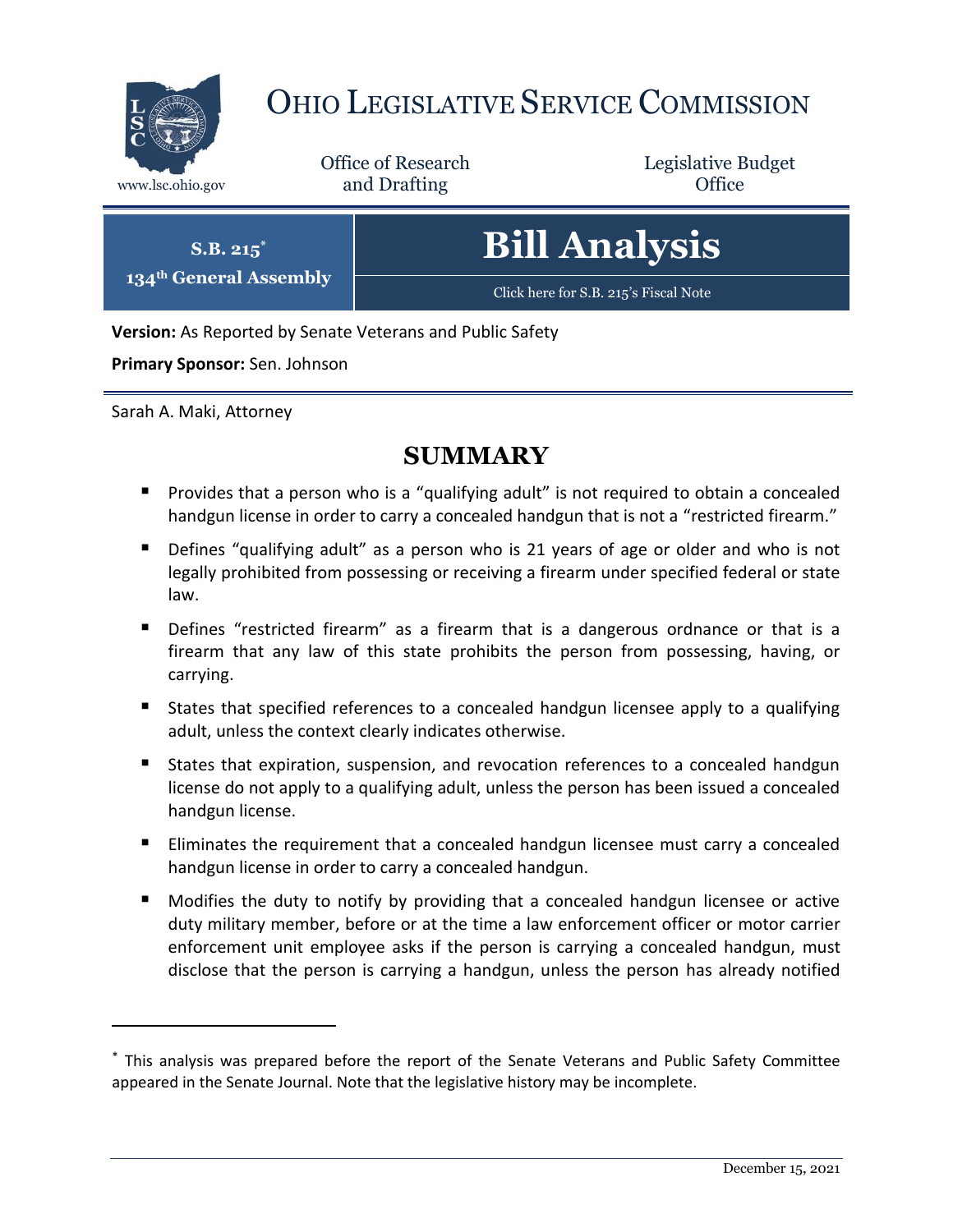another law enforcement officer or motor carrier enforcement unit employee of that fact.

- Permits expungement of convictions based on failure to comply with the notification requirements described in the preceding dot point.
- **Specifies that the mere carrying or possession of a handgun that is not a restricted** firearm does not constitute grounds for any law enforcement officer or agent of the state, a county, a municipal corporation, or a township to conduct any search, seizure, or detention, no matter how temporarily, of an otherwise law-abiding person.

# **DETAILED ANALYSIS**

## **Eliminates requirement that a concealed handgun license must be obtained**

The bill provides that a person who is a "qualifying adult" is not required to obtain a concealed handgun license in order to carry a concealed handgun that is not a "restricted firearm." Regardless of whether the person has been issued a concealed handgun license, a person who is a qualifying adult may carry a concealed handgun that is not a restricted firearm anywhere in this state in which a person who has been issued a concealed handgun license may carry a concealed handgun. The right of a person who is a qualifying adult to carry a concealed handgun that is not a restricted firearm is that same right as granted to a person who has been issued a concealed handgun license, and a qualifying adult who is granted the right is subject to the same restrictions as apply to a person who has been issued a concealed handgun license.<sup>1</sup>

If a person is a qualifying adult, and the person thereafter comes within any category of persons prohibited from possessing or receiving a firearm under specified federal or state law, both of the following apply automatically and immediately upon the person coming within that category:<sup>2</sup>

- 1. The above provisions do not apply to the person.
- 2. The below provisions (see, "**References to concealed handgun license and concealed handgun licensee**,") do not apply to the person.

#### **References to concealed handgun license and concealed handgun licensee**

The bill specifies that for purposes of any section of the Revised Code that refers to a concealed handgun license or concealed handgun licensee, except when the context clearly indicates otherwise, all of the following apply: $3$ 

 $1$  R.C. 2923.111(B).

<sup>&</sup>lt;sup>2</sup> R.C. 2923.111(D)(2) and 18 United States Code (U.S.C.) 922(g)(1) to (9), not in the bill.

 $3$  R.C. 2923.111(D)(1).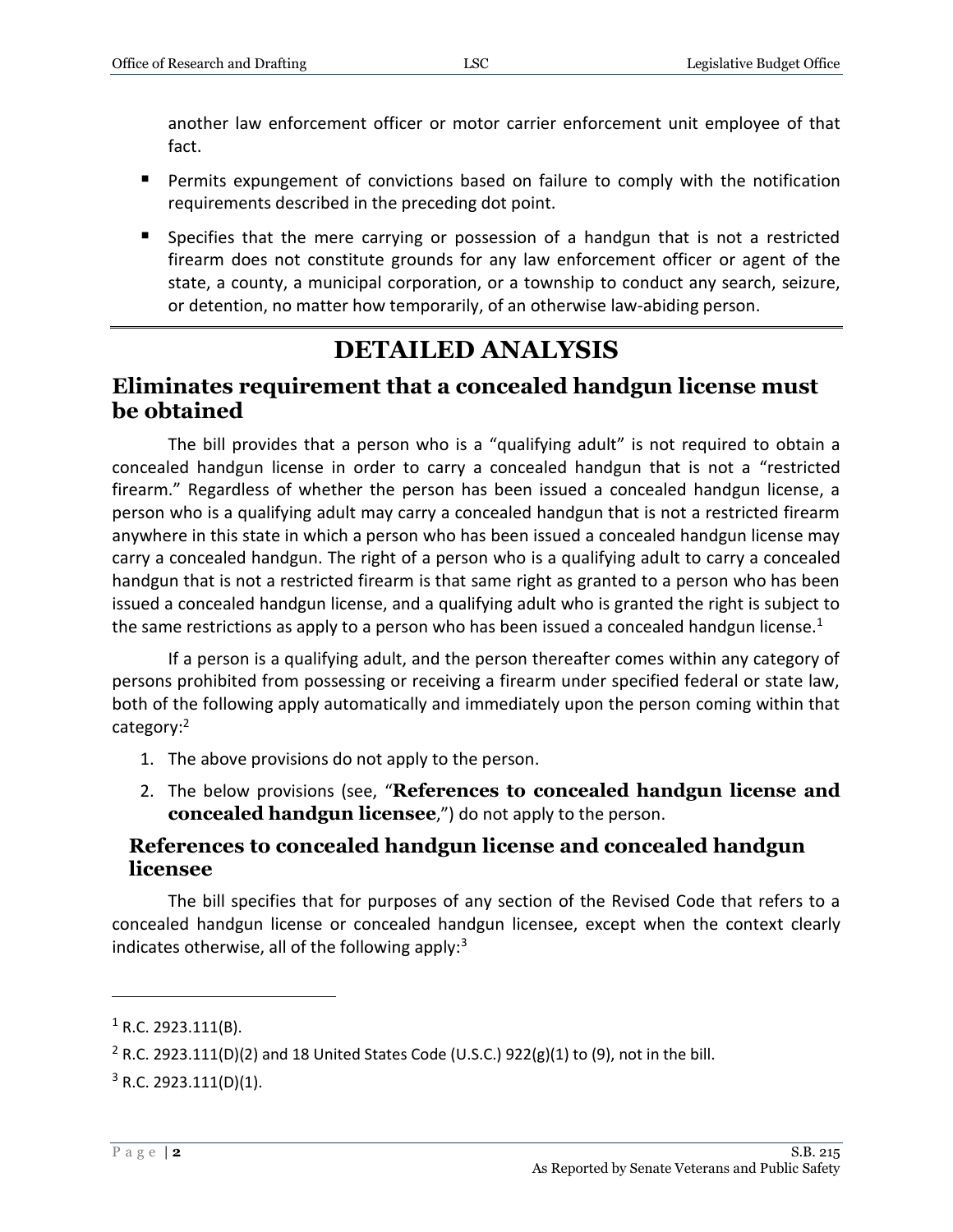- 1. A person who is a qualifying adult and is carrying or has, concealed on the person's person or ready at hand, a handgun that is not a restricted firearm must be deemed to have been issued a valid concealed handgun license.
- 2. If the provision refers to a person having been issued a concealed handgun license or having been issued a concealed handgun license that is valid at a particular point in time, the provision must be construed as automatically including a person who is a qualifying adult and who is carrying or has, concealed on the person's person or ready at hand, a handgun that is not a restricted firearm, as if the person had been issued a concealed handgun license or had been issued a concealed handgun license that is valid at the particular point in time.
- 3. If the provision in specified circumstances requires a concealed handgun license to engage in specified conduct, or prohibits a concealed handgun licensee from engaging in specified conduct, the provision must be construed as applying in the same circumstances to a person who is a qualifying adult in the same manner as if the person was a concealed handgun licensee.
- 4. If the application of the provision to a person depends on whether the person is or is not a concealed handgun licensee, the provision must be applied to a person who is a qualifying adult in the same manner as if the person was a concealed handgun licensee.
- 5. If the provision pertains to the imposition of a penalty or sanction for specified conduct and the penalty or sanction applicable to a person who engages in the conduct depends on whether the person is or is not a concealed handgun licensee, the provision must be applied to a person who is a qualifying adult in the same manner as if the person was a concealed handgun licensee.

#### **References to expiration, suspension, and revocation of concealed handgun license**

The bill provides that the concealed handgun license expiration provisions and the concealed handgun license suspension and revocation provisions do not apply with respect to a person who is a qualifying adult, unless the person has been issued a concealed handgun license.<sup>4</sup>

#### **Definitions**

The bill uses the following definitions:

"**Qualifying adult**" means a person who is 21 years of age or older and who is not legally prohibited from possessing or receiving a firearm under specified federal or state law.<sup>5</sup>

 $4$  R.C. 2923.111(D)(2).

 $5$  R.C. 2923.111(A)(2) and 18 U.S.C. 922(g)(1) to (9), not in the bill.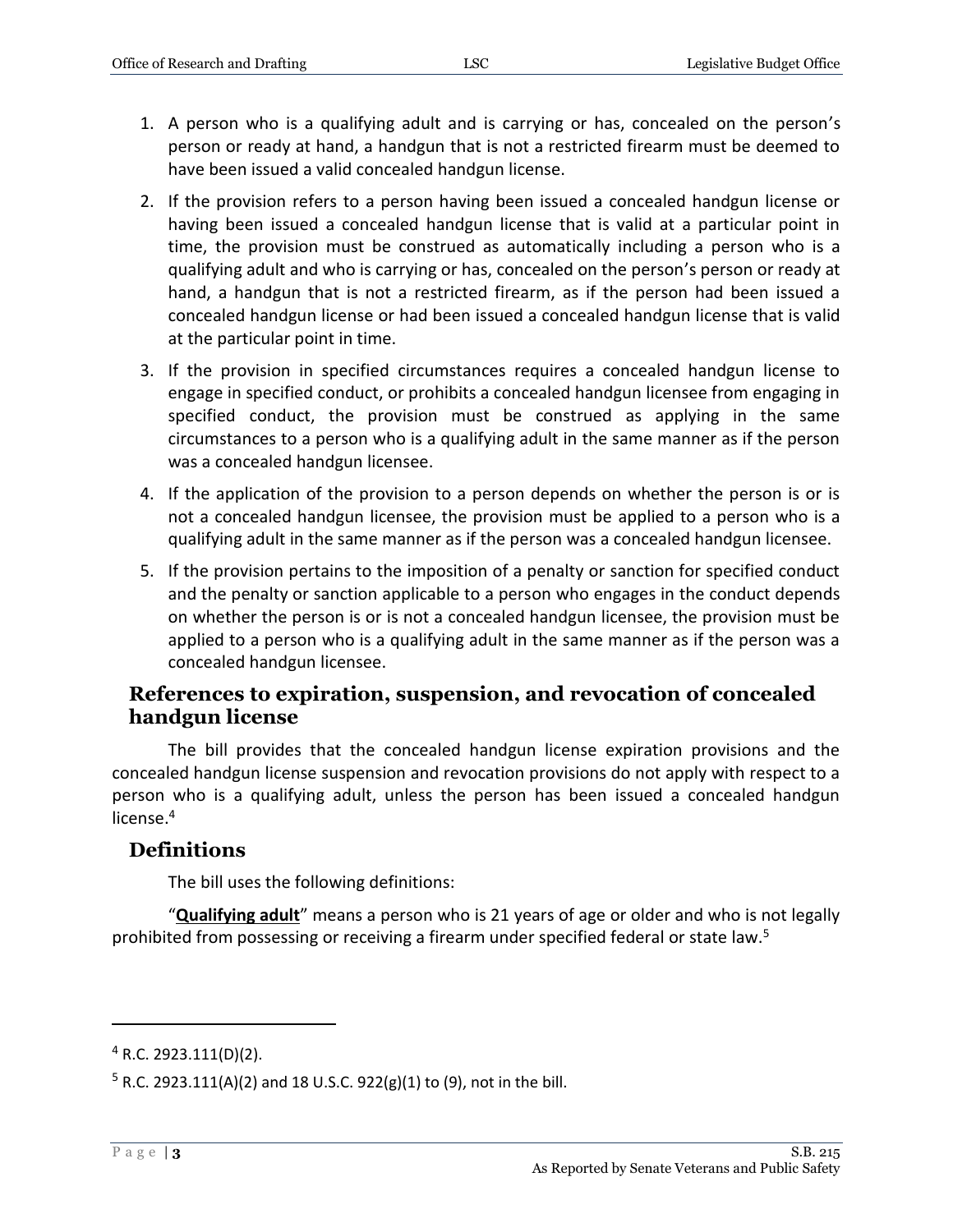"**Restricted firearm**" means a firearm that is a dangerous ordnance or that is a firearm that any law of this state prohibits the subject person from possessing, carrying, or having.<sup>6</sup>

## **Eliminates requirement that a concealed handgun licensee must carry a concealed handgun license**

The bill eliminates the requirement that a concealed handgun licensee must carry a concealed handgun license in order to carry a concealed handgun. Under the bill, a concealed handgun licensee may carry a concealed handgun anywhere in the state if the concealed handgun license is valid when the licensee is in actual possession of a concealed handgun. Under current law, a concealed handgun licensee may carry a concealed handgun anywhere in this state if the licensee also carries a valid concealed handgun license when the licensee is in actual possession of the concealed handgun.<sup>7</sup>

## **Modifies requirement that a concealed handgun licensee has a duty to notify**

## **Duty to notify**

The bill modifies the requirement that a concealed handgun licensee or qualified military member has a duty to notify. Under the bill, a concealed handgun licensee or qualified military member has a duty to notify as follows:

- 1. If a concealed handgun licensee is stopped for a law enforcement purpose and is carrying a concealed handgun, before or at the time a law enforcement officer asks if the person is carrying a concealed handgun, the person must not fail to disclose that the person is then carrying a concealed handgun, provided that it is not a violation if the person fails to disclose that fact to an officer during the stop and the person already has notified another officer of that fact during the same stop.<sup>8</sup>
- 2. If a concealed handgun licensee or active duty military member is the driver or occupant of a motor vehicle that is stopped for a law enforcement purpose and is transporting or has a loaded handgun in the motor vehicle, before or at the time a law enforcement officer asks if the person is carrying a concealed handgun, the person must not fail to disclose that the person then possesses or has a loaded handgun in the motor vehicle, provided that it is not a violation if the person fails to disclose that fact to an officer during the stop and the person already has notified another officer of that fact during the same stop.<sup>9</sup>

 $6$  R.C. 2923.111(A)(1).

 $7$  R.C. 1547.69(H)(2), 2923.12(C)(2) and (F)(2), 2923.121(B)(1)(d) and (e), 2923.122(D)(3) and (4), 2923.123(C)(6), 2923.126(A)(1), (D), and (F)(1), and 2923.16(F)(5) and (L).

 $8$  R.C. 2923.12(B)(1).

 $9$  R.C. 2923.16(E)(1).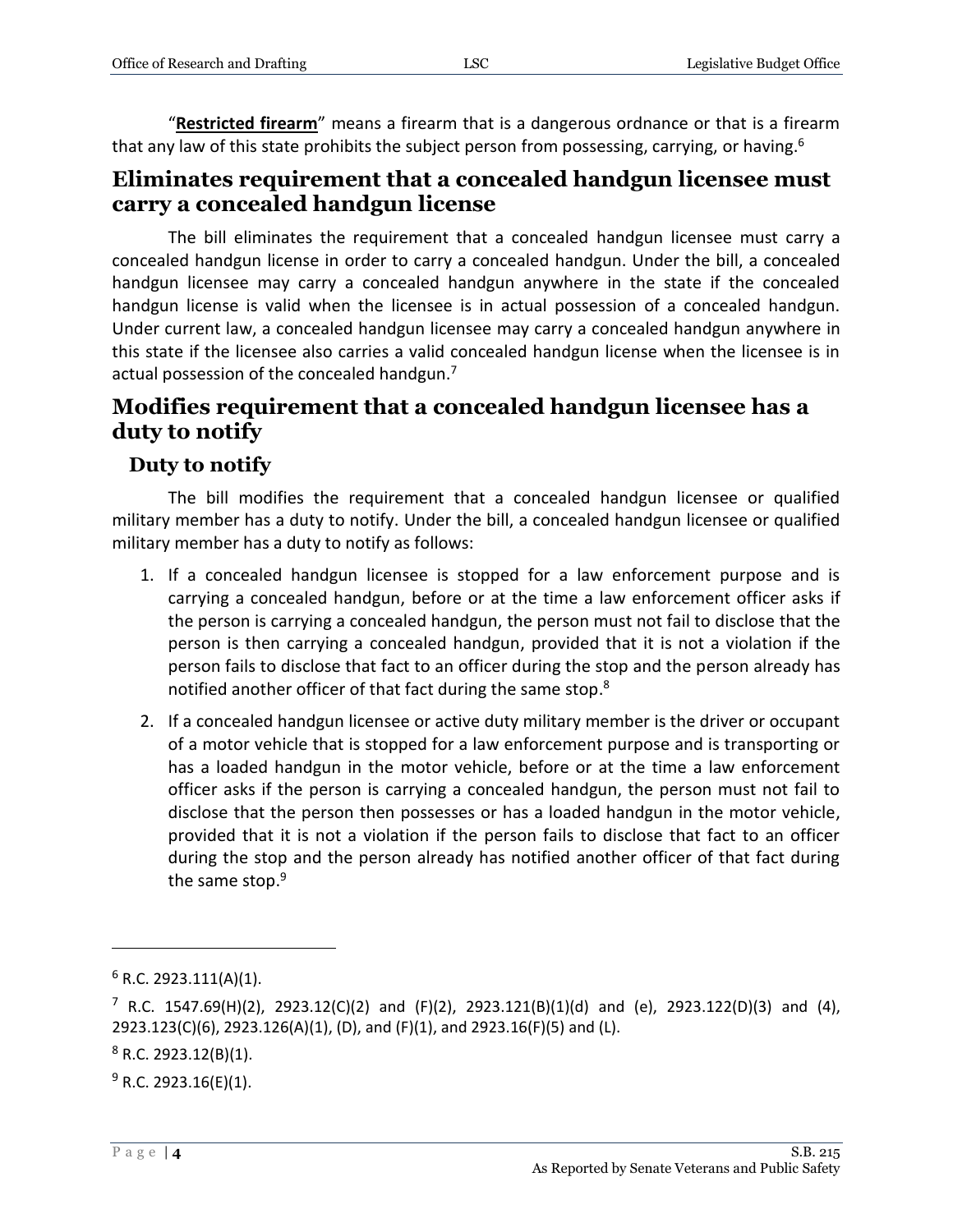3. If a concealed handgun licensee or active duty military member is the driver or occupant of a commercial motor vehicle that is stopped for a specified purpose and is transporting or has a loaded handgun in the commercial motor vehicle, before or at the time a law enforcement officer asks if the person is carrying a concealed handgun, the person must not fail to disclose that the person then possesses or has a loaded handgun in the commercial motor vehicle, provided that it is not a violation if the person fails to disclose that fact to an officer during the stop and the person already has notified another officer of that fact during the same stop.<sup>10</sup>

Under current law, a concealed handgun licensee or qualified military member has a duty to notify as follows:

- 1. If a concealed handgun licensee is stopped for a law enforcement purpose and is carrying a concealed handgun, the person must not fail to promptly inform any law enforcement officer who approaches the person after the person has been stopped that the person has been issued a concealed handgun license and that the person is then carrying a concealed handgun.<sup>11</sup>
- 2. If a concealed handgun licensee or active duty military member is the driver or occupant of a motor vehicle that is stopped for a law enforcement purpose and is transporting or has a loaded handgun in the motor vehicle, the person must not fail to promptly inform any law enforcement officer who approaches the person after the person has been stopped that the person has been issued a concealed handgun license or is authorized to carry a concealed handgun as a qualified military member and that the person then possesses or has a loaded handgun in the motor vehicle.<sup>12</sup>
- 3. If a concealed handgun licensee or active duty military member is the driver or occupant of a commercial motor vehicle that is stopped for a specified purpose and is transporting or has a loaded handgun in the commercial motor vehicle, the person must not fail to promptly inform any employee of the unit who approaches the person after the person has been stopped that the person has been issued a concealed handgun license or is authorized to carry a concealed handgun as a qualified military member and that the person then possesses or has a loaded handgun in the commercial motor vehicle.<sup>13</sup>

The bill retains the duty to notify provisions above and other law enforcement duties not amended by the bill, but eliminates substantially equivalent language found elsewhere in the Revised Code.<sup>14</sup>

 $10$  R.C. 2923.16(E)(2).

 $11$  R.C. 2923.12(B)(1) and 2923.126(A).

 $12$  R.C. 2923.126(A) and 2923.16(E)(1).

<sup>13</sup> R.C. 2923.126(A) and 2923.16(E)(1).

<sup>14</sup> R.C. 2923.126(A).